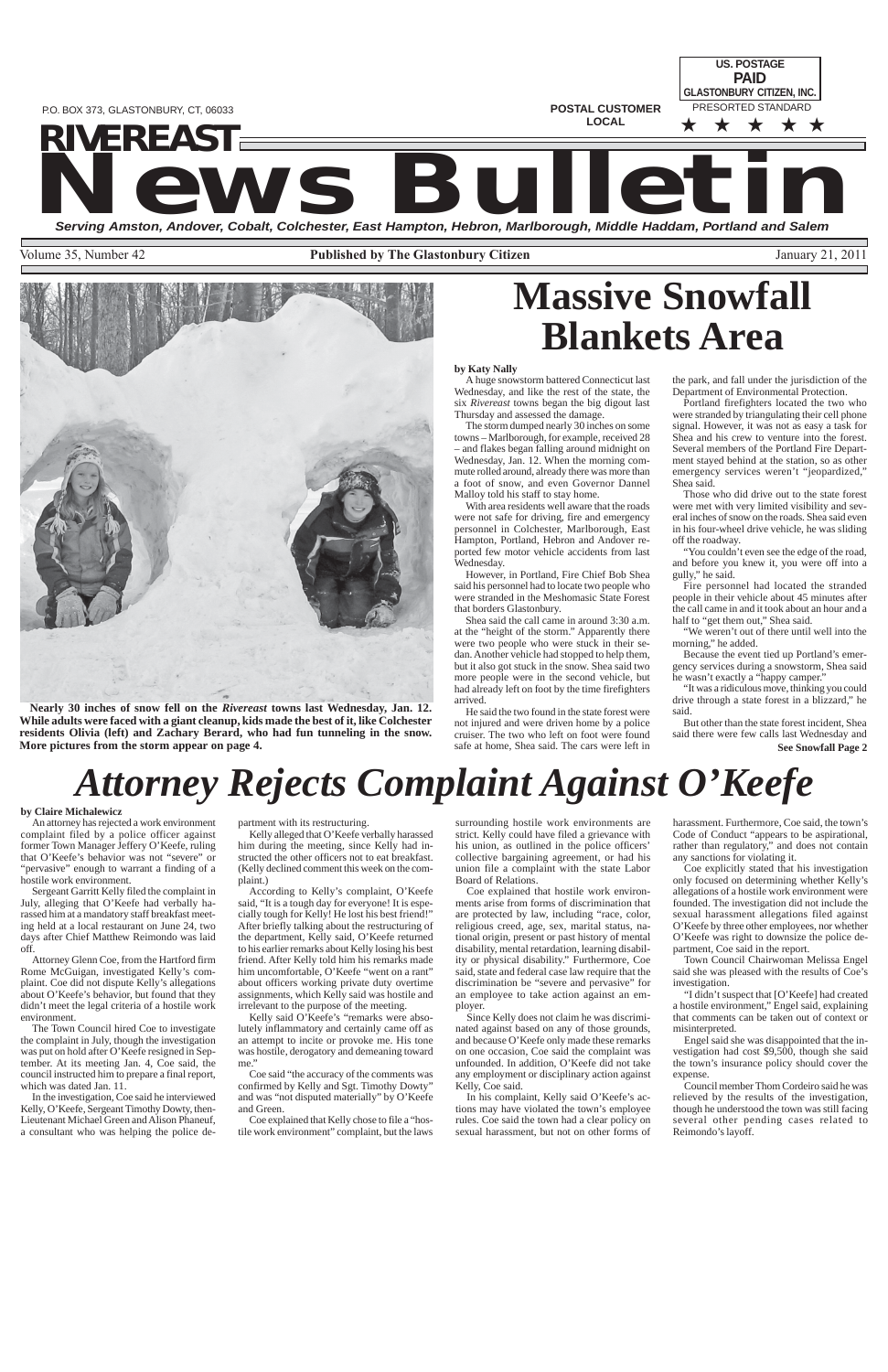#### **Snowfall cont. from Front Page**

noted Portland's highway department was "a huge asset" to the fire department during the storm.

In Colchester, firefighters also had to work against the snow, but this time on Route 2. Colchester Hayward Volunteer Fire Chief Walter Cox said he was dispatched to a longterm care facility to take an elderly man to the Marlborough Clinic a few hours after flakes began to fall.

Cox said by the time he got onto Route 2 it had been reduced to one lane and no vehicles were traveling faster than 25 miles per hour.

"We got there; it just took a little bit longer," he said.

Cars had also completely stopped on the highway, and others were stuck in ditches, he added.

"The snow was coming down so intensely, the on- and off-ramps were not clear," Cox explained.

And other problems arose for Colchester even after the snow had stopped. Cox said Monday that of the 315 fire hydrants in town, about half had been dug out since the storm last Wednesday.

The main hydrants in the center of town, "where the highest risk is," were cleared out first, Cox said.

Cox also cautioned residents about roof and deck collapses. Although there hadn't been an incident in Colchester, he said several homes in other towns had seen collapses. According to Cox, one cubic foot of snow weighs 10 pounds, so with last Wednesday's storm, plus the additional snow that fell this week, some roofs could be supporting 20-plus pounds of snow in one cubic foot.

"It's a concern, especially if we're having a tough winter," he said.

Firefighters and emergency personnel in the other four *Rivereast* towns saw less activity during last Wednesday's storm.

Marlborough Fire Chief Joe Asklar said his station responded to one medical call last Wednesday for a man who got his finger caught in a snow blower.

Asklar said the call came in around 8:30 a.m., and Marlborough highway crews worked to open and clear a path to the Marlborough Clinic so the resident could be treated.

"It was a great team effort," Asklar said.

East Hampton Emergency Management Director Richard Klotzbier said there were a few "minor motor vehicle accidents" and his personnel offered mutual aid to Portland.

Andover Fire Chief Ron Mike said his town stayed "nice and quiet – the way I like it."

Hebron Fire Chief Fred Speno said he responded to "nothing, just a big pile of snow."

"It ended up being very quiet," he said. "We were ready to respond, but we didn't have anyone to respond to."

With fire and emergency personnel grappling with the snow-covered roadways, it probably came as no surprise to residents that officials

canceled school last Wednesday. And most of the *Rivereast* towns called off school the next day as well, with the exception of Colchester, which went ahead with a 90-minute delay.

Although very few residents ventured out onto the roads during the storm, highway crews were hard at work clearing and salting streets. But the hard work to make streets safe comes at a cost.

Marlborough First Selectman Bill Black estimated Tuesday, about 70 to 75 percent of his snow budget has been expended. Usually around this time, Marlborough's snow budget is down by about one-third, Black said.

> Fortunately, since the *Rivereast* publishes on Thursday, not going in was an option (albeit an undesirable one); no such luck for our sister paper, the *Glastonbury Citizen*, which publishes on Wednesday. I called to check in Wednesday morning, and it was literally a two-man operation: just the editor (*Rivereast* publisher Jim Hallas) and a layout person. Gradually, a few more people trickled in – including thankfully the people who ran the press, thereby allowing the *Citizen* to get out on time – but the paper definitely operated with a skeleton staff that day.

"If it continues at this pace, we're going to expend our budget before the end of the snow season," he said.

Black explained this winter has seen some early storms, which blew through his snow budget. Also, overtime is a factor, because most of the storms occurred after regular business hours.

Crews in Marlborough worked 20 hours last Wednesday, 14 on Thursday, 10 on Friday and eight on Saturday, Black said.

Portland and Andover officials estimated about half of their snow budgets have been used. Andover First Selectman Bob Burbank said

he planned on applying for federal funds from the Federal Emergency Management Agency.

"I'm not sure that we'll meet all the criteria," he said. "But hopefully that will put us back in really good shape."

East Hampton Finance Director Jeff Jylkka said about 52 percent of the town's total overtime budget has been expended to date. The majority of this expenditure, about 89 percent, is because of snow removal, he said.

Colchester First Selectman Gregg Schuster said about 42.5 percent of his \$299,000 snow budget has been expended, and about 46.6 percent of the remaining funds are dedicated to "payments for contractors and salt/sand."

Hebron Town Manager Bonnie Therrien said Hebron budgeted about \$176,000 for snow removal, and as of this week, only about 31.75 percent has been expended.

Despite the financial burden of last Wednesday's snowstorm, perhaps an upside to the event, was that there were very few power outages for Connecticut Light & Power customers.

CL&P spokesman Mitch Gross explained "most of the state have a very light powdery snow," which didn't weigh down power lines.

In the six *Rivereast* towns, Marlborough had the most outages, at 40, then East Hampton and Hebron were almost tied, at 21 and 20 respectively; only one customer in Colchester lost power and both Portland and Andover had no power outages, Gross said.

Now that Marlborough, Colchester, Andover, Hebron, East Hampton and Portland have finally dug out from the giant storm that dumped more than two feet across the state, residents can break out the shovel again soon, as more snow is predicted for today.

## *From the Editor's Desk* **Observations & Ruminations**

**by Mike Thompson**

Holy cow, that was a lot of snow! Perhaps I'd been spoiled by too many weather forecasts gone awry, but I really didn't think last Wednesday's snow explosion was going to be nearly as bad as it was. Sure, the weathermen were predicting one to two feet, but that tends to be meterologist-speak for five to 10 inches. Or so I thought.

Imagine my surprise when I woke up Wednesday morning, looked out the window of my Manchester apartment and saw nothing but white. I turned on the TV and learned the City of Village Charm had already received close to 20 inches. And, from the looks of the radar, there was no end in sight. At first I thought I'd go into the office a little late, perhaps in the afternoon. But the hours passed and the snow never let up, and with the parking lot of my complex still unplowed and the roads in Manchester looking downright unpassable, I eventually decided attempting to go in at all would be a fool's errand.

Dividing the director position into three parts "makes sense," she added.

"What we had really wasn't working," Lazzari said. "We're willing to try things, but we need it to be open-ended."

Meanwhile, back at my Manchester apartment, I watched as the snow continued to pile up. By the end of the day, the town had received 27 inches of snow; a fact that was easily believed by me when I went out Wednesday evening to dig my car out (so as I wouldn't have to do it Thursday morning). I had never seen that much snow in my life.

It was so much snow, in fact, that Manchester schools weren't just closed Wednesday; they remained shuttered Thursday and Friday as well. They were finally due to open Tuesday (after the Martin Luther King Day holiday on Monday), but the nasty snow and ice mess we got that day took care of that. So basically, kids in Manchester got a seven-day weekend. Not bad.

Over the next couple of days after the storm, going for a drive took on something of a surreal feel. Streets, buildings, parks, landmarks, etc., that I'd seen my whole life in nearly every type of condition were surrounded by walls of white. It was as if the town had been picked up and dumped in Alaska, or at the very least Wisconsin.

Of course, Manchester was by no means

alone; all the towns in the state got hit with an absurd amount of snow. As I'm sure you saw on the cover, reporter Katy Nally has a story detailing the snow's impact on all six of the *Rivereast* towns. One of the items she touches on is the storm's impact on the towns' snow removal budgets. This is shaping up to be a particularly messy winter (with another storm predicted for today), and I don't envy the towns' financial directors as they deal with the cost of keeping the roads clear.

Fortunately, as Katy indicates in her story, there were no serious accidents in the *Rivereast* towns as a result of the snowfall. Perhaps that's because most people were, like me, staying home if at all possible. When you get as much snow as we got last Wednesday, it makes sense to stay off the roads, no matter what kind of car you drive.

And so, what I thought last Tuesday night would be five to 10 inches of the white stuff turned into much, much more; a once-in-ageneration storm. At least it better be oncein-a-generation. Twenty-seven inches of snow in a day is rather cool and all, but if it became an annual event, it'd get old fast. \* \* \*

Last week, I touched on items Yahoo predicted people born in 2011 would never know. One of these was an encyclopedia, and indeed, the site made a pretty good case for them going the way of the do-do. ("Imagine a time when you had to buy expensive books that were outdated before the ink was dry," Yahoo wrote.) But there are dangers in just supplanting what you would read in an encyclopedia with what you read in Wikipedia (which is what appears to be going on, as I've heard of Wikipedia pages being used as sources in college papers, and even on news broadcasts).

Basically, anybody can submit anything to Wikipedia, true or not. And while there is a team of editors who do strive to catch factual errors and joke posts, they can't always get to everything right away, and mistakes do sometimes slip through, at least for a little while.

A blog I regularly read recently noted such an error. At one point early last week, the page dealing with the OJ Simpson case contained the following line: "Simpson hired a high-profile defense team initially led by Robert Shapiro and subsequently led by F. Lee Bailey, Johnnie Cochran and Bernardo the Ice Dragon."

You can probably guess which of those names is false. Although part of me does wonder what Bernardo's defense strategy would have been.

\* \* \*

See you next week.

#### **by Katy Nally**

Selectmen agreed Tuesday on drafts of job descriptions that would replace the current position of a full-time Parks and Recreation director.

Since 1996, the position of Parks and Rec. director has been full-time, but selectmen and the Parks and Rec. Commission recently crafted three part-time positions that would take the place of a director.

The proposed job descriptions call for two seasonal part-time directors and one part-time administrative assistant.

The seasonal directors would work mostly during the summer, splitting 36 hours per week for the equivalent of 26 weeks. A total of \$20,000 has been budgeted for the two positions.

Among other duties, the directors would be responsible for supervising seasonal Parks and Rec. staff, overseeing the lifeguards at Blish Park, the summer camp, as well as events like the triathlon.

The administrative assistant is slated to work 10 hours per week for 34 and a half weeks, and \$14,000 has been budgeted for the position.

The full-time director position cost the town \$36,000, plus benefits, and it was under the Town Hall employees' union. First Selectman Bill Black said Tuesday the next step would be to talk with the union about changing the position to part-time.

Marlborough lost its full-time Parks and Rec. director last October. He was the seventh director to fill and vacate the position in the past 14 years, Parks and Rec. Vice Chairwoman Louise Concodello said, as many directors have used Marlborough as a "stepping stone."

"We can't keep anybody for the amount we pay," Parks and Rec. Commission Chair Barbara Lazzari said.

Lazzari said the new makeup of the director position should be a "trial thing," so that if it doesn't work out, "we can go back and do something different."

"We have to be open to changes," Concodello agreed. "It's worth a try."

Besides pay, Lazzari said another hurdle in retaining a director was the fact that it was technically a nine-to-five position, but many Parks and Rec. events occur throughout the summer at night and other weekends.

She said it went against the union policy to make a director work special events, but they were routinely asked to cover them.

"We want the director to be around and available," she said, adding that most of the time during the summer, the director should be down at the lake rather than at Town Hall.

By using two part-time directors, Lazzari said they would be able to man the lake, especially at night and on the weekends.

"I think we owe it to the residents to have the park looked after the way it should be looked after," Lazzari said.

While the directors will be out and about,

for the most part, the administrative assistant will be in town hall taking care of the clerical aspect of Parks and Rec. He or she would be responsible for "day-to-day operations in the office," including creating the brochure, Concodello said.

Since the full-time director left, Assistant Treasurer Hayley Wagner and Judy Ceramicoli from the first selectman's office have been fielding calls and questions from residents about Parks and Rec. programs.

Wagner and Concodello worked to put together the annual brochure that lists every Parks and Rec. event and program.

Lazzari said the assistant's hours would most likely be "based on need" and increased in during budget season.

Once the positions are finalized with the union, Lazzari said she would like to fill the openings as soon as possible.

The next meeting of the Board of Selectmen will be held Tuesday, Feb. 1, at Town Hall.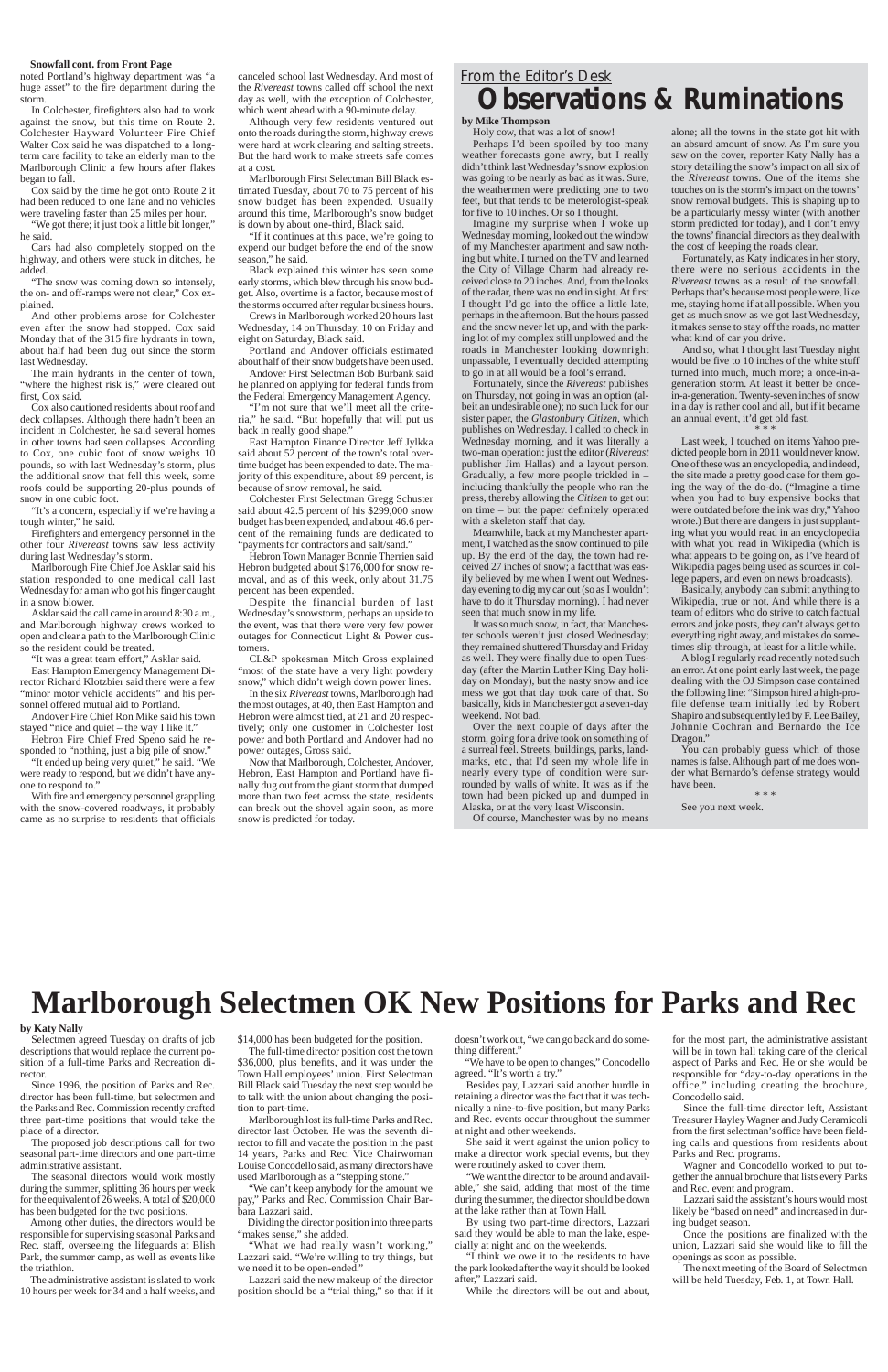## **Benefit Dinner Coming Up for Injured Colchester Firefighter**

**A spaghetti dinner and raffle will be held next Saturday, Jan. 29, at the Colchester Hayward Volunteer Fire Department to benefit Dan Fitzgerald, pictured right, who was seriously injured in a car accident last November. At left is Dave Martin, president of the fire company.** *Computer-altered photo.*

#### **by Katy Nally**

Just three months ago, 19-year-old Dan Fitzgerald crashed his pickup truck into a hill and rolled it over five times.

Fitzgerald's Dodge was totaled, and he was seriously injured.

When he was admitted to the hospital, doctors first told Fitzgerald he'd never walk again, but he quickly proved them wrong, and actually waltzed out of the hospital in just three weeks.

Since then he's been recovering and itching to get back to work and to his family at the Colchester Hayward Volunteer Firehouse.

"Everyone at the firehouse has been like a family member to me," Fitzgerald said. "I love 'em all and I'd do anything for them."

And it seems the feeling's mutual.

Next Saturday, Jan. 29, the fire department will host a spaghetti dinner and raffle to raise money for Fitzgerald, who still has a few medical bills to pay off. The benefit dinner will begin at 4 p.m. at the firehouse, located at 52 Old Hartford Rd.

"As a brother firefighter, we thought it was our responsibility to [organize the dinner]," Fire Company President Dave Martin said. "He deserves it, definitely."

> "I never really got along with my family, but I got along with my brother," Fitzgerald said. "He's always been there for me."

As a result of the Nov. 27 crash, Fitzgerald sustained two skull fractures and three fractures in his back. He said he can't remember what happened in the accident, but was told he hit a curb, "shot across the road and hit a hill," then rolled over a number of times. According to police reports, the accident occurred around 3:07 a.m. in the area of Linwood Cemetery Road, and Fitzgerald was ejected.

But despite the gravity of his accident, Fitzgerald has "made remarkable strides in his recovery," Martin said, and his final appointment regarding his back injury is next month.

At first, Fitzgerald said he wasn't sure if he liked the idea of a benefit dinner, but he said he accepted it after realizing "they all really wanted to do it for me."

Although he's 19, most Colchester firefighters know Fitzgerald, who's been with the department since he was 14 when he joined as a cadet, Martin said.

"He's always been well-liked," Martin said. "He is a very cooperative-, very energetic-type of guy. He'd do anything for you."

Fitzgerald even works with several firefighters outside of the station, building houses, but has taken a hiatus since the accident.

"It's driving me nuts that I can't work," he said.

But, Fitzgerald said, the reason he joined the Colchester Hayward Volunteer Fire Department in the first place was his older brother, Jimmy Phillips, who is a firefighter in Willimantic.

And, like his older brother, Fitzgerald had applied to the Willimantic Fire Department before his November accident. Once he fully recovers, Fitzgerald said he plans to continue with the application process.

But for now, his sights are set on rejoining his family at the Colchester firehouse.

The spaghetti dinner and raffle is Saturday, Jan. 29, from 4-7 p.m. at the station, located at 52 Old Hartford Rd. Donations are \$10 per person.

For more information, contact the firehouse at 860-537-2512.



## **Haverl to Run for Andover First Selectman**

**Julia Haverl**

#### **by Claire Michalewicz**

Andover hasn't had a Democratic first selectman for 20 years, but the Democratic Town Committee is hoping to change that this year.

At a caucus held last Thursday, Jan. 13, the committee nominated Julia Haverl to run in the May election. Haverl was also the last Democrat to hold the office, serving from 1989-91.

Haverl will run against incumbent Bob Burbank, the Republican who has held the position since he took over for Charlene Barnett in 2006. At a caucus on Jan. 10, Burbank announced he was running for another term. For the past 20 years, only Republicans have served in the office of first selectman. The last Democrat to run for the office was Heidi Hall in 2003. Democratic Town Committee Chairman Don Keener said the Democrats endorsed Burbank in the 2007 election, rather than running a candidate of their own. 'We like Bob," he said. "We think he's done a good job." But after the 2007 election, Keener said, many Democrats told him they wished they had had a choice in voting. For a while, it looked like the Democrats wouldn't be able to field a candidate this year, Keener said, after a woman who was interested in running backed down because she had just landed a new job. The first selectman position, Keener explained, "is a full-time job that doesn't pay well." (Burbank's current salary is \$45,900.) Because it's such a big commitment, it can be difficult to find interested candidates. Keener said the committee approached Haverl about running, and just a few minutes before last week's caucus, she confirmed to him that she was interested. Haverl, 72, said she had recently retired from the business she ran for several years, Long Hill Gardens, so she had more time to dedicate to running and serving.

"She's a nice lady," Keener said, explaining that Haverl had the advantage of having previously been first selectwoman.

When she held the office before, Haverl said, she mainly worked as an "enabler," helping establish the new firehouse during her tenure. Her favorite part of the job was being able to work with Andover residents and town officials and employees to help improve the community, she said.

Haverl has stayed involved in the commu-

nity in the 20 years since she left office, serving on the Board of Selectmen as a regular member into the mid-1990s. She currently is chairwoman of the Board of Assessment Appeals.

During those two decades, Haverl said she's seen some notable changes in the community. The town, though still small, has been growing, as people realize that it offers convenient access to Hartford and other areas of the state.

In addition, Haverl said, Andover's notorious stretch of Route 6 has become safer, making the area more attractive for business owners and developers.

"I think that will be ripe for economic development change when the economy turns around," she said. "Although we're small, we're growing."

Bringing more businesses to town would ease the tax burden on residents, Haverl said, which would help them in difficult economic times.

But while Haverl thinks it's important to increase the town's tax base, she's also interested in preserving its rural character, by concentrating development in a few areas and leaving farmland intact.

"Once I've made up my mind, I'm not hesitant," Haverl said, adding that Andover residents had been congratulating her for her candidacy and pledging their support in the upcoming election.

The slate put forth by the Democratic Town Committee at its caucus last week also features Board of Selectmen members Elaine Buchardt and Linda Knowlton, who are each seeking reelection. For the Planning and Zoning Commission, Democrats are running current regular member Sue England and current alternate Eric Anderson. They are also supporting Dave Knowlton for an alternate position on that commission. For the Zoning Board of Appeals, the Democrats have nominated current regular member Dorothy Yeomans, and Jim McCann, a member of the Board of Finance, for an alternate position.



Current Board of Education member Kim Hawes is seeking re-election, and newcomer Cathy Danielczuk, a special education teacher and former daycare provider is also running.

Keener, a former industrial arts teacher, is running for the RHAM Board of Education. The committee also endorsed Republican Ken Lee, who is seeking re-election to that board. Lee was nominated for another term by the Republican Town Committee at its Jan. 10 caucus.

Joan Foran is running for the Board of Assessment Appeals. Foran has served on several boards in the past, Keener said, but is new to this board.

Former Board of Finance member Marie Burbank is seeking to be elected to that board again, along with Dennis Foran, who has served on several other town boards.

John Colli is seeking re-election for Fire Commissioner – he was also endorsed by the Republicans at their caucus last week. The Democratic Town Committee also endorsed longtime Town Clerk Carol Lee for her position; she had previously been nominated by the Republicans at their caucus.

Andover's municipal election will take place on May 2.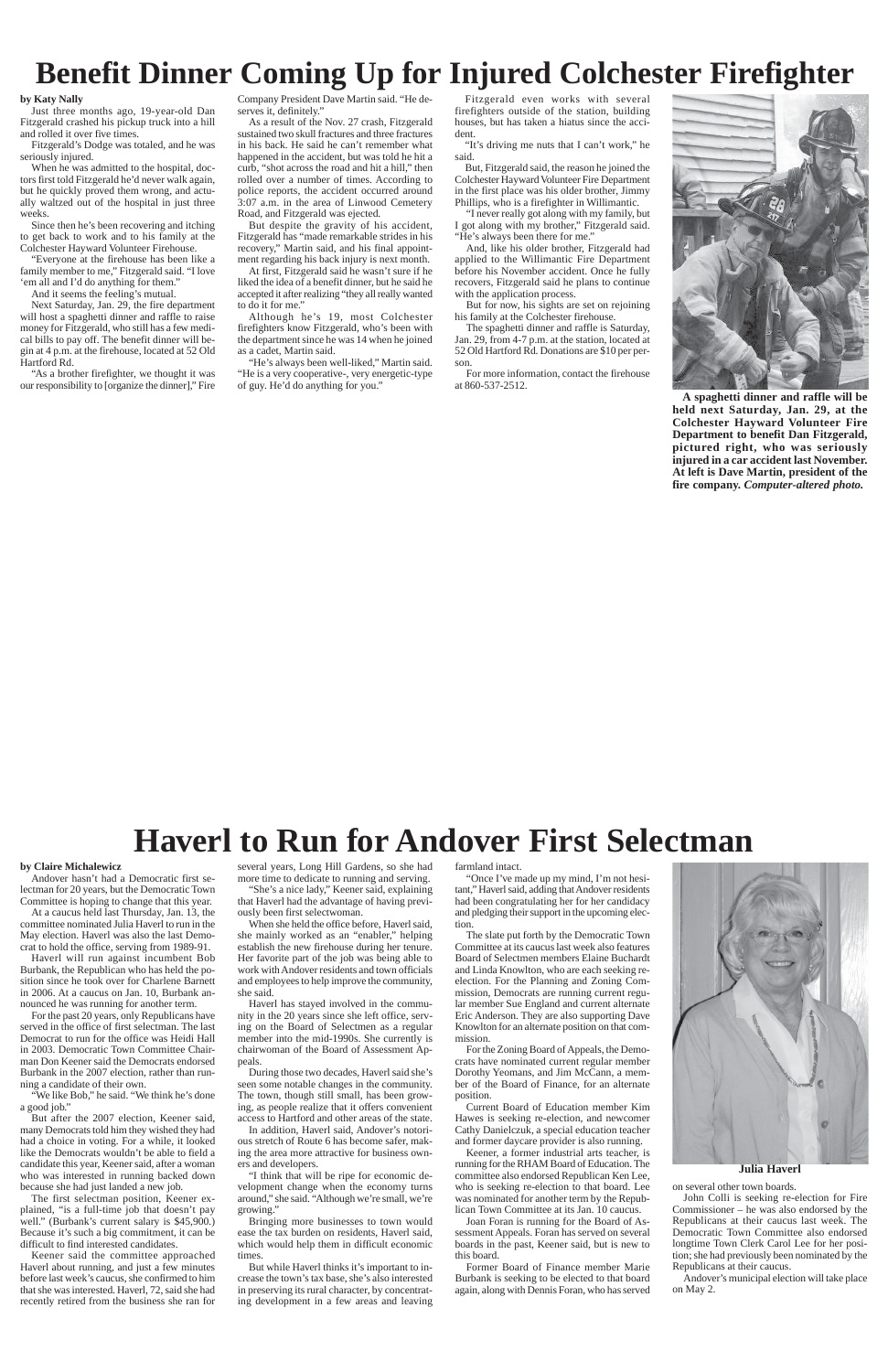

**Portland Police are looking for a white male in his 20s suspected in a smash-andgrab burglary at the Citgo station early Tuesday. The man, shown here in a surveillance photo, allegedly stole several packs of cigarettes.**

## **Police Searching for Portland Burglary Suspect**

## **Nearly 2,000 Lose Power in Portland**

Tuesday's ice storm knocked out power in much of Portland.

Connecticut Light & Power spokesman Jeff Tilghman said 1,900 CL&P customers in Portland lost power on Tuesday. Tilghman said power was restored to all but 80 Portland customers by early Wednesday morning, and all of Portland had power back by Thursday.

Spokesman Mitch Gross said the outages were caused by severe weather conditions, with ice knocking down power lines throughout the state.

## **Three Cars Collide, Pedestrian Struck in Route 66 Accidents**

## **Truck, Bus Collide on Route 66 in Portland**

#### **by Claire Michalewicz**

Police are looking for a suspect in a smashand-grab burglary at the Citgo station on Route 66 early Tuesday morning.

Sergeant Scott Cunningham said the suspect arrived at the gas station at 1633 Portland-Cobalt Rd. just before 3 a.m. He smashed the front door with a metal pipe and stole several packages of Newport and Marlboro cigarettes from behind the counter, Cunningham said.

Although the store was closed, Cunningham said, the owner was upstairs preparing for Tuesday's storm. When he heard the suspect enter the store, the owner grabbed a baseball bat and went downstairs to confront him,

Cunningham said.

"The suspect was able to skedaddle right out the front door, but not before he got hit in the back," Cunningham said.

Cunningham said the owner described the suspect as a white male in his 20s, "with a distinctive large nose." He said the burglar was wearing jeans and a dark hooded sweatshirt, and left the scene in a gray or tan sedan, possibly a Camry, with a spoiler on the back.

Anyone with information about the burglary is encouraged to call Portland police at 860- 342-6780.

#### **by Claire Michalewicz**

Two separate car accidents happened on Route 66 Saturday evening, one in which three cars collided and another in which a pedestrian was struck.

Sergeant Scott Cunningham said the threecar crash happened shortly after 6 p.m. on Saturday, when a westbound Honda Civic tried to turn left into the shopping plaza. An oncoming Volkswagen sedan struck the Honda, forcing it into a Chevrolet station wagon that was waiting to make a right turn out of the plaza.

The driver of the Honda, Margaret Lile of Middletown, was found to be at fault for failing to yield the right of way, Cunningham said.

In an unrelated incident around the same time, a 16-year-old boy was struck by a car when he tried to cross Route 66 in front of Cumberland Farms. Lt. Ron Milardo said the boy was with a group of friends waiting to cross the street. One car in the eastbound right lane stopped to let them cross, and he walked into the street. Another car in the left lane didn't see the teen, Milardo said, and continued driving.

Milardo said the teen hit the car's side mirror, and wasn't severely injured. He was transported to Hartford Hospital as a precaution, Milardo said.

#### **by Claire Michalewicz**

A pickup truck and a school bus collided on Route 66 Wednesday afternoon, Portland Police said.

Sergeant Scott Cunningham said there were no students on the bus at the time of the accident, and no injuries were reported.

Cunningham said the accident happened in the westbound lane near the intersection with High Street at 1:40 p.m. Cunningham said the driver told police he felt he was wait-

However, he presented the spending package with a disclaimer, noting the \$4.08 million hinges on the new governor keeping Education Cost Sharing at its current level. Maneggia said 14 percent, or roughly \$330,000, of Andover Elementary School's budget comes from "federal dollars."

ing too long to turn left from High Street onto Route 66. The driver turned right onto the street instead, and attempted to make a Uturn at the next divide in the median.

this year on ECS grants," Linddy said Thursday. "There's no way you're gonna see 14 percent of a budget cut; it won't survive."

When he turned, he pulled in front of an oncoming school bus, Cunningham said, and the bus struck the truck. The truck sustained damage to its left side, he said, and the bus' front bumper was bent.

### **Crash Sends Coventry Resident to Hospital**

A two-car accident on Bunker Hill Road sent a Coventry resident to the hospital last Saturday, Jan. 15, State Police said.

Taylor Hansen, 21, of Coventry, who was traveling westbound on Bunker Hill Road in a 2004 Hyundai Tiburon, left the lane and collided with Richard Busch's 1990 Chevrolet GMT 400, State Police said.

Busch, 64, of Andover, was traveling eastbound. His car sustained front-end damage, but he was listed as not injured.

Hansen was transported via Andover Fire Department to Manchester Hospital for a minor left wrist injury. Hansen's vehicle sustained front end damage as well.

## **Andover School Board Approves \$4.08 Million Budget**

#### **by Katy Nally**

The Board of Education unanimously approved a 2011-12 school budget of \$4.08 million Wednesday night, which includes a 0.21 percent increase over this year's spending package.

Overall, the increase is about \$8,700.

Line items that saw the greatest increase included insurance, retirement and unemployment costs, which went up by about 7 percent, over this year. Also, energy costs, such as heating and transportation fuel, increased, as did maintenance and custodial supplies.

"To go green costs a little bit more money," Superintendent of Schools Andrew Maneggia explained. Board of Education Chair Jay Linddy said Thursday the schools have gone green byusing environmentally-friendly products.

Contracted services, including legal fees, septic system maintenance and special education costs, saw the biggest decrease, at 19 percent. Maneggia said two special education students left the district, so consultant fees have been "reduced significantly." Also, Maneggia

said he went to bid for electricity and received a much lower rate.

Maneggia also saw some savings after a little "creative staffing." Based on projected enrollment (the number of students at the school is expected to drop from 335 this year to 327 next year), Maneggia said next year would put 35 students in fifth grade, with two teachers, and 38 students in sixth grade, with three teachers. Instead of having three sixth-grade teachers, Maneggia suggested reducing one of them to 60 percent and have him or her work with gifted students, provide extra math help, as well as technology assistance for other teachers.

Working with gifted students and providing math help were two responsibilities of a special education teacher that saw increased hours this year, thanks to federal money from the Education Jobs Bill. In October, Andover was granted \$72,000 to retain jobs.

Maneggia said half the money from the jobs bill, \$36,000, was used to increase this special education teacher to 90 percent. But instead of continuing that increase, Maneggia said that position would revert back to half-time, and the remaining \$36,000 would be used to retain a third-grade teacher.

By rearranging the sixth-grade teacher, Maneggia estimated it yielded about \$28,000 in savings.

"If government funds stay [at where] we are now, all staff will remain at the current level," Maneggia said.

Maneggia's budget, as presented, doesn't lay anybody off, and even increases services to kids.

But Linddy said he wasn't concerned about Andover not receiving its portion of ECS.

The state is "going to meet their obligations

Like ECS funding, Maneggia added there are several other "assumptions and constraints" within his budget. For example, heating oil and low-sulfur diesel fuel costs are unpredictable, and federal and state grants "will be used to the maximum extent possible."

"If ever a year where assumptions and constraints are relevant, it's this year," Maneggia said. "There's no wiggle room in this budget."

Still, education board members said they were impressed with Maneggia's budget and unanimously approved it.

"We met the needs of our children, and we met the needs of our taxpayers," Linddy said.

The Board of Education will present the budget to the Board of Finance on Wednesday, Feb. 9, at 7 p.m., at a location that at press time had yet to be determined.

## **East Hampton Man Charged with Using Counterfeit Money**

#### **by Claire Michalewicz**

An East Hampton man was arrested last week for using counterfeit money at a local store.

Troy Timothy McIntosh, 28, of 14 Main St. was arrested Wednesday, Jan. 12, after he used a counterfeit bill at McDonald's, Sergeant Garritt Kelly said. Kelly said a store employee realized the bill was counterfeit, and called police with a description of McIntosh and his car.

Kelly said police located McIntosh, and found at least five fake \$20 bills in his car. Police were able to link McIntosh to counterfeit bills that had been used at Stop & Shop earlier, Kelly said.

McIntosh was charged with first-degree forgery, conspiracy to commit first-degree forgery and violation of probation. He is being held on a \$500 bond and is due to enter a plea at Middletown Superior Court on Feb. 3.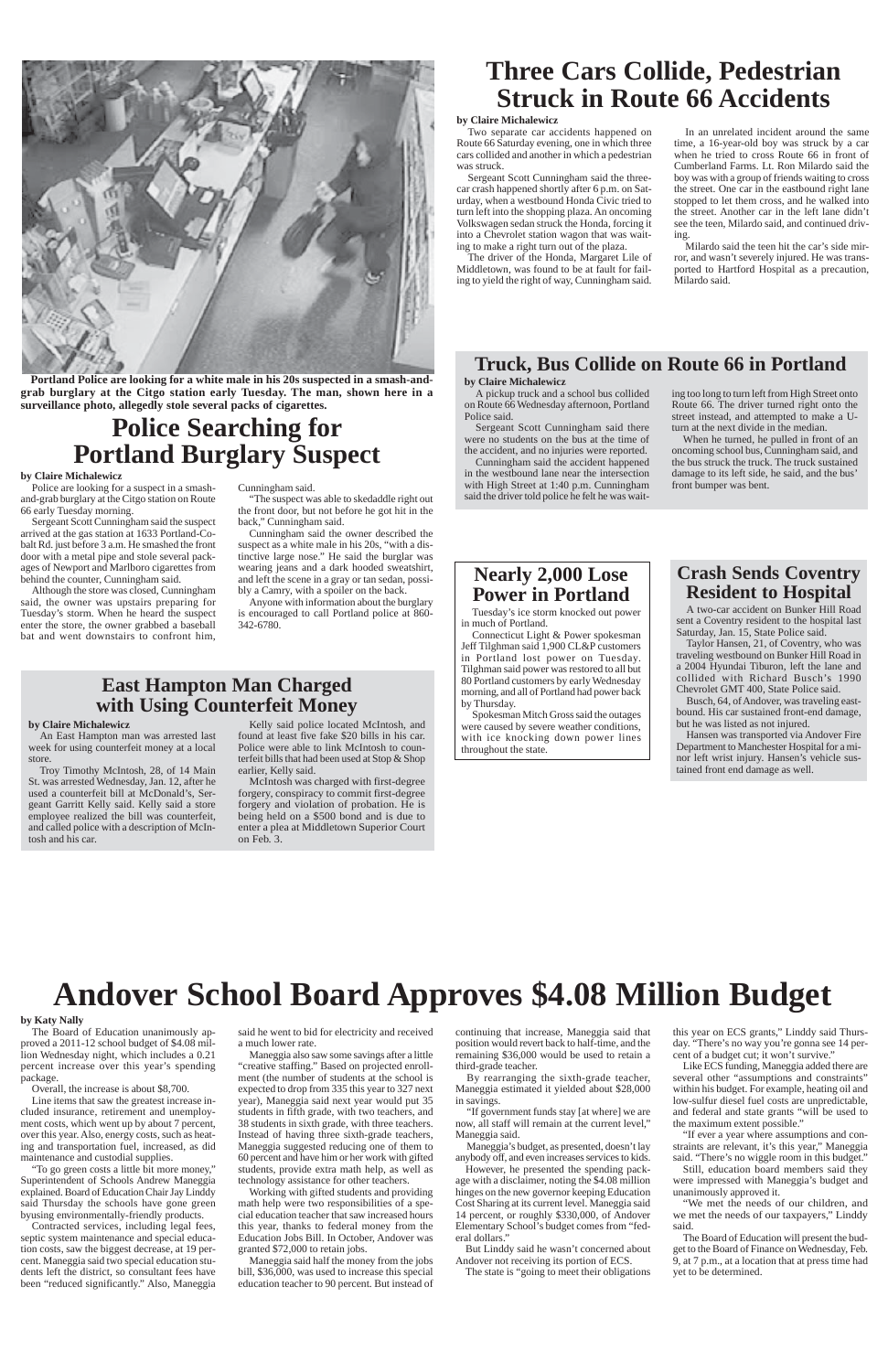## **East Hampton Residents Offer Input on Village Center Plans**

#### **by Claire Michalewicz**

Residents and property owners had a chance to offer their opinions about the revitalization of the Village Center at a special Planning and Zoning Commission presentation Wednesday evening.

 The commission, along with Glenn Chalder, president of the planning firm Planimetrics, outlined a proposed overlay zoning regulation that developers could choose to use in the Village Center. The optional zoning requires that 20 percent of housing units be designated as "affordable," and also offers design guidelines to maintain the character of the neighborhood.

Chalder said he had studied the area around Main, Summit and Watrous streets, identifying properties that could be used for housing and mixed-use developments. Some of the major goals of the program, Chalder said, were to make the area more walkable, and to "create a stronger sense of place."

Mill buildings could be converted to multifamily housing, Chalder explained, while other areas had space for duplex or townhouse developments that would fit with the character of the neighborhood. All of this, Chalder said, was optional.

He explained that the town didn't have to conform with the state-regulated Incentive Housing Zone program, instead developing their own way to bring in affordable housing. Under state law, unless the town can make 10 percent of its housing units affordable, developers have the ability to plan a large housing development that may not fit with the town's character.

But rather than enter the state program, he said, the town could consider setting up its own guidelines. The commission presented a draft version of the regulations, which explain that developers must designate 20 percent of the units in a development as "affordable," set aside for families earning less than \$70,000 a year.

Chalder said housing prices had been steadily increasing since the 1980s, which made it difficult to first-time buyers to get into the housing market.

"We are making steady improvements over time in the Village Center," Planning and Zoning Commission Chairman Ray Zatorski said. He pointed to the recent extension of the Air Line Trail into the area, explaining that it could draw more people into the village.

Zatorski stressed that the overlay zone the commission was considering adopting was simply one more option for developers, and

would not change the area's existing zoning regulations. Since it was simply an overview, he said, no one was creating plans for any specific property.

"I don't think anybody wants to force anybody to do anything," Zatorski said. "We're trying to open up the possibility."

1/17: Catalytic converters were reportedly cut from two vehicles that were parked in the commuter lot near exit 12 off Route 2, State

Many residents told the commission they thought the new regulations could help the Village Center.

"I congratulate you on this plan," said resident Irene Curtis. Curtis said that while the town had been trying to redevelop the Village Center since the 1980s, the new guidelines were what had been missing from previous discussions.

"It's a good thing to give property owners options," said Bill Carlevale, who said he owns a property on Summit Street. He said that as long as the overlay zone didn't put restrictions on existing properties, the program would give property owners flexibility. "That's really the best of both worlds."

Others, like Ralph Nesci, were less optimistic.

"This is a nice pipe dream," Nesci said. "I don't see it happening. I don't see that much money in this area."

Nesci said he owns a property on Summit Street, but he had many concerns about developing it, including water and sewer connections, and the possibility of contamination from the area's industrial past.

George Coshow explained that he lived in the Middle Haddam Historic District, and cautioned against historical zones with strict design guidelines. He said the strict rules in Middle Haddam had created problems for residents who wanted to make improvements to their homes.

The guidelines for construction, Zatorski said, were simply suggestions for developers. The draft zoning amendment says "projects should enhance the overall flavor of a historic New England mill village," and fit in with surrounding buildings in terms of size and design.

Wednesday's meeting was simply a means to collect input on the proposed regulations. Zatorski said the commission would revisit the plan at their next regular meeting, scheduled for Wednesday, Feb. 2, at 7 p.m. at Town Hall, 20 East High St. He said the commission would schedule more workshops to get public feedback.

### **Hebron Police News**

1/12: Cash and alcohol were taken from Amston Liquor Shoppe on Church Street around 2 a.m., State Police said. Entry was made by smashing the glass front door. Anyone with more information is asked to contact Trooper Joshua McElroy at 860-537-7555 ext. 4066.

1/13: Curtis Eza, 45, of 34 Cherry Valley Rd., Columbia, was charged with DUI, evading an accident and following too close, State Police said.

### **Colchester Police News** Police said.

**Marlborough Police News** 1/11: Ryan Henk, 19, of 297 Old Hebron Rd., Colchester, was charged with conspiracy to commit third-degree burglary and fifth-degree

larceny, State Police said.

1/13: A youthful offender turned himself in for conspiracy to commit burglary from a motor vehicle and fifth-degree larceny, State Po-

lice said.

1/13: Robert Clarke, 46, of 179 South Main St., Apt. 1, was charged with violation of a protective order and disorderly conduct, Colchester Police said.

1/15: Peter Gruber, 37, of 56 Cherry Hill Rd., Norwich, was charged with violation of a protective order, violation of a restraining order and breach of peace, Colchester Police said.

## **East Hampton Police News**

1/1: Jolene Emmerson, 36, of 12 Boulder Rd., Colchester, was arrested for DUI, East Hampton Police said.

1/6: David Caldwell, 21, of 157 Daly Rd., was arrested for possession of less than four ounces of marijuana and possession of drug paraphernalia, police said.

1/8: Denise Malaro, 47, of 121 Cedar Ridge Dr., Glastonbury, was arrested for DUI and failure to drive right, police said.

1/9: Scott Orlinski, 39, and Jodi Junokas, 41,

### both of 14 West St., were arrested. Orlinski was arrested for disorderly conduct and criminal possession of a firearm; Junokas was issued a

summons for disorderly conduct, police said. 1/13: Kayla Cassidy, 18, of 165 Robbins Rd., Kensington, was arrested for sixth-degree lar-

ceny and conspiracy to commit sixth-degree larceny, police said. 1/14: Melissa Mae Northrop, 19, of 16 Mark

Twain Dr., was arrested for second-degree failure to appear, police said.

> *Marlborough* Casmira Overbaugh Casmira (Orzel) Overbaugh, 79, of S. Stonybrook Dr., Marlborough, wife George F. Overbaugh, died Wednesday, Jan. 12, at home. She was born in Schenectady, NY, the daughter of the late Stephen and Stasia (Bialczak) Orzel. Prior to her retirement, Casmira was an administrative assistant at Capital Community College. She was also a member of St. Augustine Church Altar Guild and Rosary Society, and the Garden Club in Marlborough. She is survived by her son, Peter Overbaugh of Marlborough; her daughter, Gretchen LaButti and her husband Jason of Cambridge, MA, a granddaughter Anna Regina; two sisters, Susan Mitsch of NY and Francis Wilgren of MA; also several nieces and nephews. She was predeceased by two sisters, Lillian Dauwalter and Regina Orzel.

> A memorial Mass will be held Saturday, Jan. 22, at St. Augustine Church at 11 a.m. Burial will be at the convenience of the family.

> Those who wish may send memorial contributions to, Salesian Sisters, Attn: Sister Suzanne, 655 Belmont Ave., Haledon, NJ 07508 or Human Life International, 4 Family Life Ln., Front Royal, VA 22630.

> To share memories or express condolences online, visit biegafuneralhome.com.



A local resident was arrested Jan. 7 after he used 911 to apparently harass his ex-wife,

East Hampton Police said.

Brian Lee Woynar, 46, of 77 Smith St., was charged with misuse of the emergency 911 system and disorderly conduct, police said.

According to Sergeant Garritt Kelly, Woynar called 911 to send the East Hampton Fire Department over to his ex-wife's house, due to a problem with her furnace. However, once firefighters arrived at the woman's house, they discovered no problem whatsoever, Kelly said.

Asked what Woynar's motivation for the false 911 call might have been, Kelly said he thought "there was some intoxication factor involved" and that he believed Woynar placed the call "to spite his ex-wife."

Woynar is next due in Middlesex Superior Court Feb. 15, according to the state judicial website.